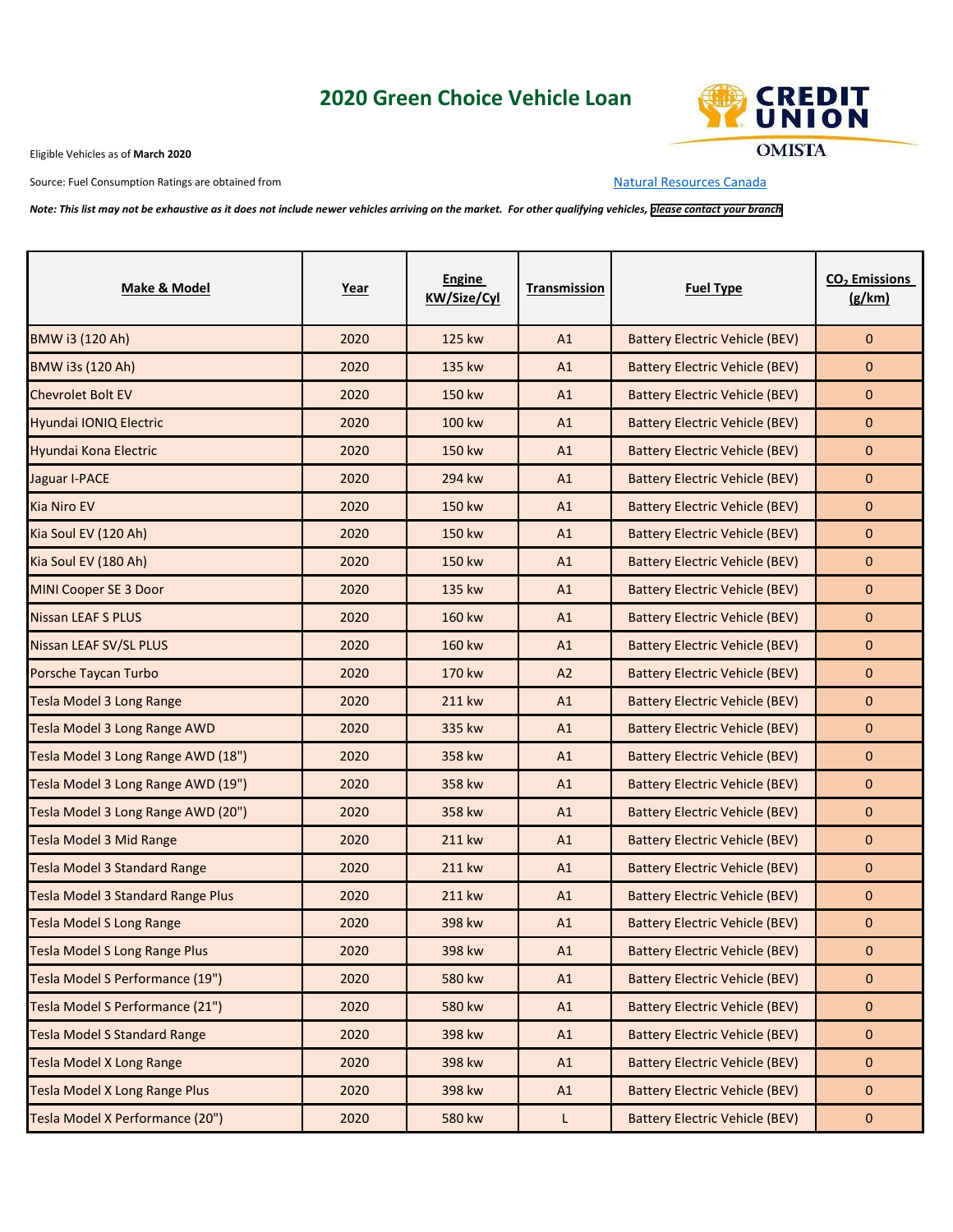| Tesla Model X Performance (22")       | 2020 | 580 kw                        | A1              | <b>Battery Electric Vehicle (BEV)</b> | $\mathbf{0}$ |
|---------------------------------------|------|-------------------------------|-----------------|---------------------------------------|--------------|
| <b>Tesla Model X Standard Range</b>   | 2020 | 398 kw                        | A1              | <b>Battery Electric Vehicle (BEV)</b> | $\mathbf{0}$ |
| Tesla Model Y Long Range AWD          | 2020 | 358 kw                        | A1              | <b>Battery Electric Vehicle (BEV)</b> | $\mathbf 0$  |
| Tesla Model Y Performance AWD         | 2020 | 358 kw                        | A1              | <b>Battery Electric Vehicle (BEV)</b> | $\pmb{0}$    |
| Volkswagen e-Golf                     | 2020 | 100 kw                        | A1              | <b>Battery Electric Vehicle (BEV)</b> | $\mathbf 0$  |
| <b>BMW i3 REx (120 Ah)</b>            | 2020 | 125 kw/0.6 L                  | A1              | Plug-In Hybrid                        | 14           |
| <b>BMW i3s REx (120 Ah)</b>           | 2020 | 135 kw/0.6 L                  | A1              | Plug-In Hybrid                        | 14           |
| Honda Clarity Plug-in Hybrid          | 2020 | 135 kw/1.5 L                  | AV              | Plug-In Hybrid                        | 36           |
| Hyundai IONIQ Electric Plus           | 2020 | 45 kw/1.6 L                   | AM <sub>6</sub> | Plug-In Hybrid                        | 46           |
| <b>Toyota Prius Prime</b>             | 2020 | 71 kw/1.8 L                   | AV              | Plug-In Hybrid                        | 49           |
| Kia Niro Plug-in Hybrid               | 2020 | 45 kw/1.6 L                   | AM <sub>6</sub> | Plug-In Hybrid                        | 56           |
| Kia Optima Plug-in Hybrid             | 2020 | 50 kw/2 L                     | AM <sub>6</sub> | Plug-In Hybrid                        | 60           |
| <b>Ford Fusion Energi</b>             | 2020 | 68 kw/2 L                     | AV              | Plug-In Hybrid                        | 61           |
| <b>Chrysler Pacifica Hybrid</b>       | 2020 | 89 kw/3.6L                    | AV              | Plug-In Hybrid                        | 74           |
| <b>Subaru Crosstrek Hybrid AWD</b>    | 2020 | 100 kw/2 L                    | AV              | Plug-In Hybrid                        | 94           |
| Volvo S60 T8 AWD                      | 2020 | 65 kw/2 L                     | AS8             | Plug-In Hybrid                        | 94           |
| Volvo V60 T8 AWD                      | 2020 | 65 kw/2 L                     | AS8             | Plug-In Hybrid                        | 94           |
| Hyundai IONIQ Blue                    | 2020 | $1.6 \text{ L}/4 \text{ c}$   | AM6             | <b>Regular Gasoline</b>               | 96           |
| Hyundai IONIQ                         | 2020 | $1.6 \text{ L}/4 \text{ c}$   | AM6             | <b>Regular Gasoline</b>               | 99           |
| Volvo S90 T8 AWD                      | 2020 | 65 kw/2 L                     | AS8             | Plug-In Hybrid                        | 99           |
| <b>BMW 530e</b>                       | 2020 | 83 kw/2 L                     | AS8             | Plug-In Hybrid                        | 106          |
| Toyota Corolla Hybrid                 | 2020 | 1.8 L/4c                      | AV              | <b>Regular Gasoline</b>               | 106          |
| Toyota Prius                          | 2020 | 1.8 L/4c                      | AV              | <b>Regular Gasoline</b>               | 106          |
| Mitsubishi Outlander PHEV AWD         | 2020 | 60 kw/2 L                     | A1              | Plug-In Hybrid                        | 108          |
| <b>MINI Cooper SE Countryman ALL4</b> | 2020 | 65 kw/1.5 L                   | AS6             | Plug-In Hybrid                        | 109          |
| Toyota Prius AWD                      | 2020 | 1.8 L/4c                      | AV              | <b>Regular Gasoline</b>               | 109          |
| Kia Niro FE                           | 2020 | $1.6 \text{ L} / 4 \text{ c}$ | AM6             | <b>Regular Gasoline</b>               | 110          |
| Toyota Camry Hybrid LE                | 2020 | 2.5 L/4 c                     | AV              | <b>Regular Gasoline</b>               | 113          |
| <b>Kia Niro</b>                       | 2020 | $1.6 \text{ L} / 4 \text{ c}$ | AM <sub>6</sub> | <b>Regular Gasoline</b>               | 114          |
| Honda Insight EX/Touring              | 2020 | $1.5 \text{ L} / 4 \text{ c}$ | AV              | <b>Regular Gasoline</b>               | 115          |
| Honda Accord Hybrid                   | 2020 | 2 L/4 c                       | AV              | <b>Regular Gasoline</b>               | 117          |
| <b>BMW i8 Coupe</b>                   | 2020 | 105 kw/1.5 L                  | AS6             | Plug-In Hybrid                        | 118          |
| <b>BMW i8 Roadster</b>                | 2020 | 105 kw/1.5 L                  | AS <sub>6</sub> | Plug-In Hybrid                        | 118          |
| <b>BMW 530e xDrive</b>                | 2020 | 83 kw/2 L                     | AS8             | Plug-In Hybrid                        | 120          |
| <b>Toyota Prius c</b>                 | 2020 | $1.5 \text{ L} / 4 \text{ c}$ | AV              | <b>Regular Gasoline</b>               | 120          |
| Volvo XC90 T8 AWD                     | 2020 | 65 kw/2 L                     | AS8             | Plug-In Hybrid                        | 120          |
| Toyota Camry Hybrid XLE/SE            | 2020 | 2.5 L/4 c                     | AV              | <b>Regular Gasoline</b>               | 121          |
| Lexus ES 300h                         | 2020 | 2.5 L/4 c                     | AS6             | <b>Regular Gasoline</b>               | 124          |